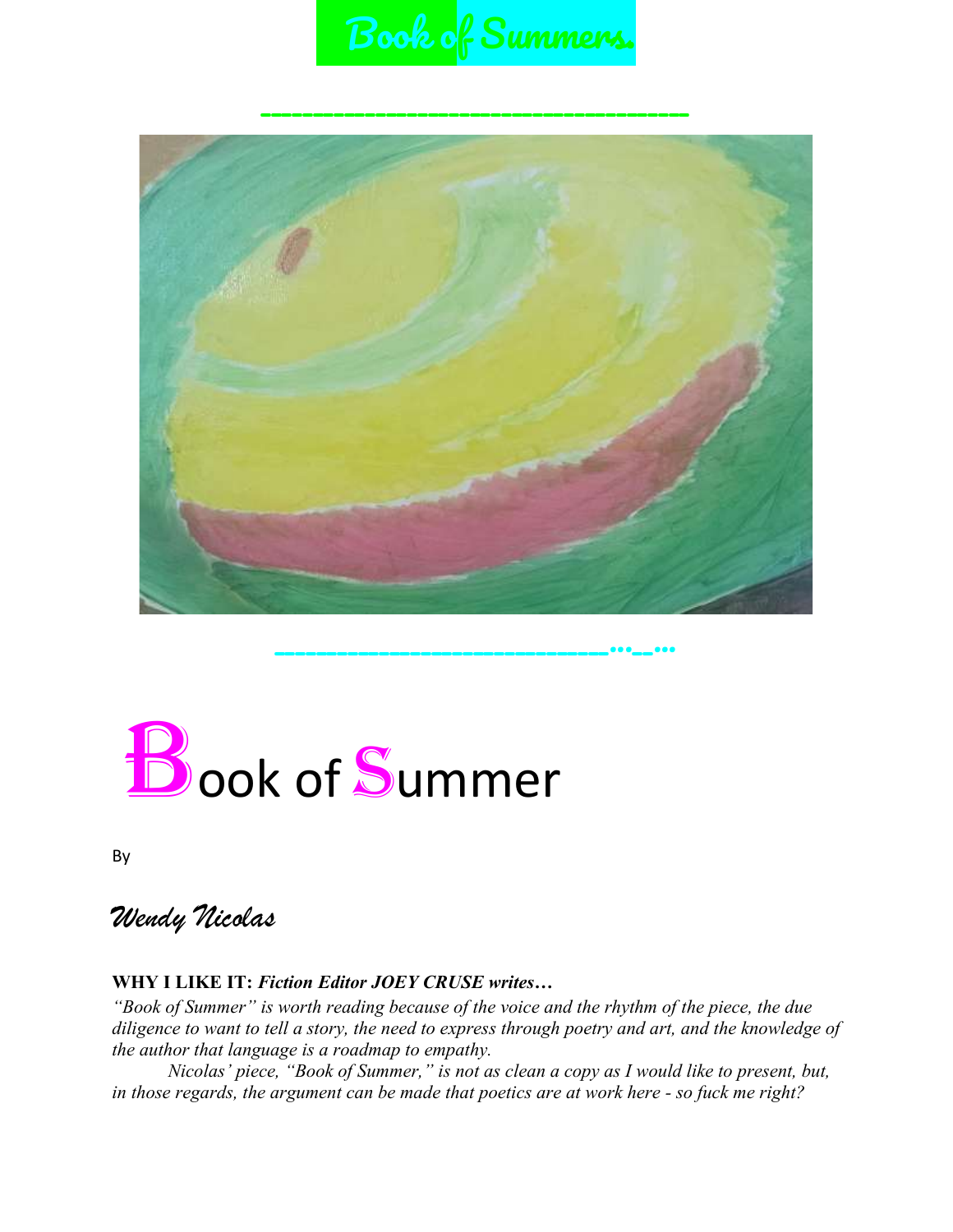*So, in standing with those regards, I'll discuss the poetics.* 

*Part play, part poem, part short story, the work takes us through the perspectives of a boy and his mother as they grapple with the inevitable clashes of growing up, of meeting a new woman, of being black in today's world – or, perhaps, just being black throughout the span the history as I know it (and to be honest I would never claim that I know it).*

*The voices here work generationally. They are distinct. They are conative. They are colloquial. They have their own vernacular (most of which is done with intent, call it 25% grammatical irregularity, "Caught a peace of that flow"), which speaks through a voice of want. There is life in this boy's voice; there is the want for a better life in this boy's mother; there is a Greek chorus that whispers in the background.*

*If Nicolas was standing in front of me reading this piece, then I would say that it would be a pleasure to listen to. What you will get when you read this piece is a tune to your own drum, the rhythm to your own beat, or the weird layers of language that let speakers speak.* 

*I would be remiss to say that the way in which we'll be printing this story won't have errors that don't make you pause, but I would also be remiss to say that there is a line between the bones of good work and the voice of someone who has something to say – so who gives a shit (also, if you do, you can take that shit up with me)?*

*Nice work. (Spacing is author's own). JC*

….

Through poetry we can explore the imagination and tell stories of ideas and work of achievements. Works to entertain or stimulate the imagination of others. Share works from personal experiences. This work is inspired by places that I've traveled in my youth and what I had to come to terms with as a child that bring about a story from its remembrance. Thank you to all readers that wish to go explore this adventure with me.

Nicolas.

...

#### **Synopsis**

A lonely boy's journey to discover who he is after his father dies. Discover what it means to fall in love and fall out of love and who are the people that get you through to them on his journey of healing and moving.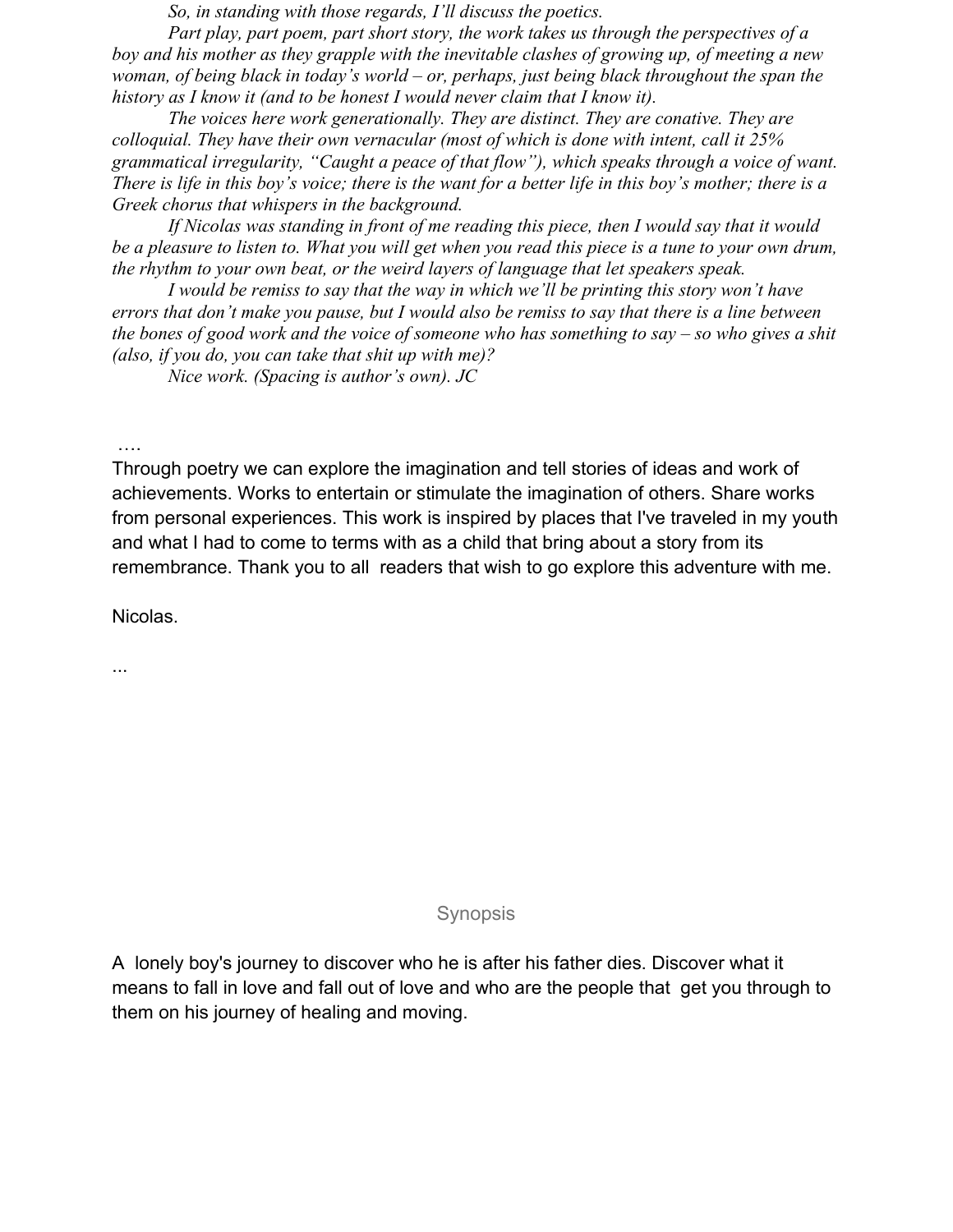#### Characters description

Green:Young boy to young adult male.

Red:The Mother

Blue: Neutrality between them both.

--------------------------------------------------------------------------------------------------------------------- --------------------------------------- --------Book of Summer----------------------------------------------------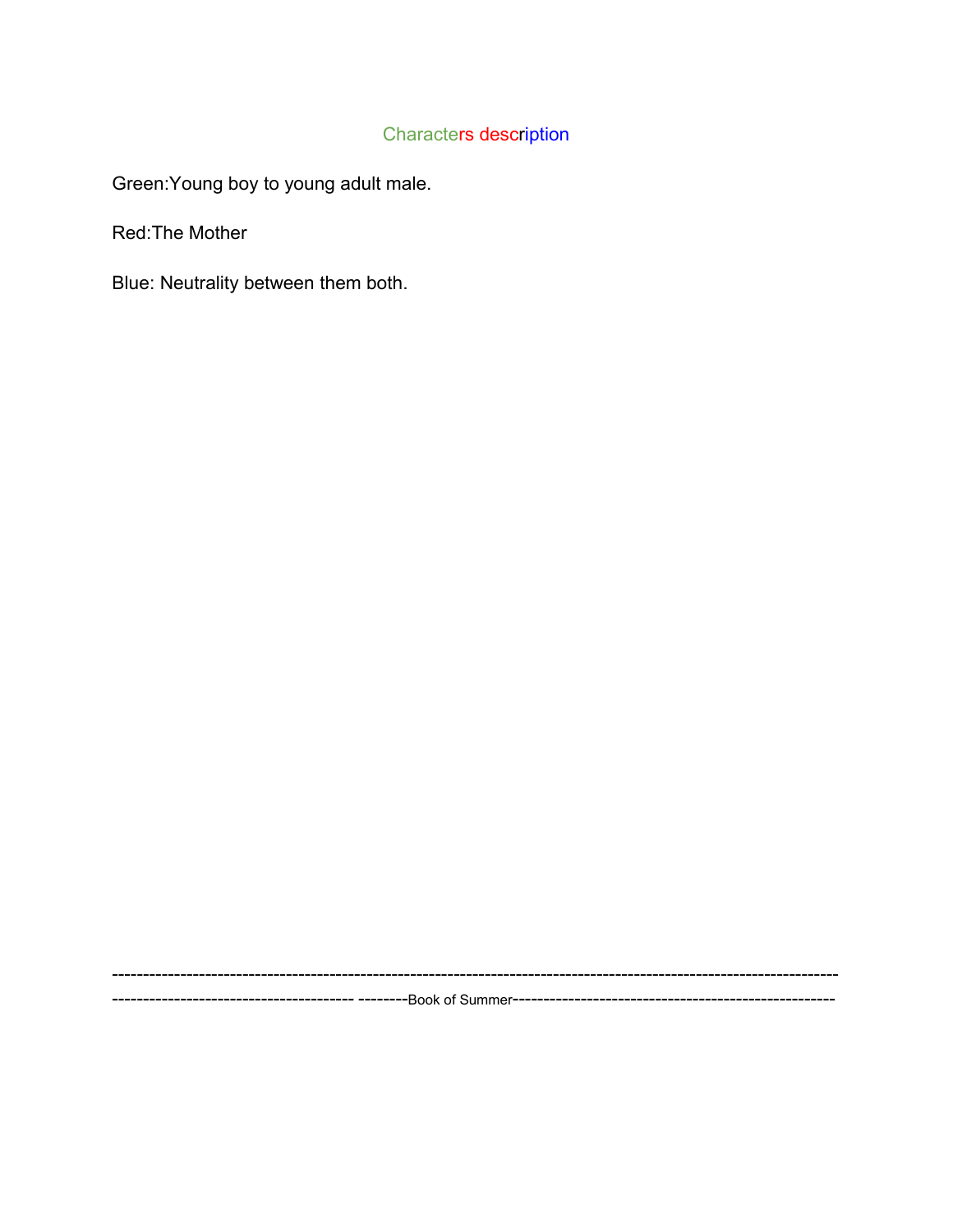#### One.

Been in the win. Still getting gains. He ain't never had no friends. Aiming shooting, caught up in the win , never gave him time for any of them. But they be talking for the wind and he be shooting past the gains , so he ain't never had no time to stay with them. Then he lands beyond the gains shoot for the win . Put up as the one that you need to be a thing.

#### Two.

So we're the cheating squad, we come out here to party. We are not here to play. No one will come stand in our way. We know that all you want, is that something we got. You want to check our squad we will fly you out in a pod. So this message for you, who seems to be confused, knocks you out to goodbye is the only thing we'll check for you.

#### Three.

I was out and about, looking right. Got my eye on a shot.

Though it'll look good with ma wall , I like to see it and all.

But there was that got to have, weren't even about going hard ,was just something that I got to have.

Think I saw it in proge, you know me everywhere,with the stares, thought I've seen it upstairs.

#### Four.

And it was always like that with him.

Something about this, something about that, got him stuck on a whim.

Pretty soon everyone will be catching up with him.

They are not the type to understand.

Not many bucks are like him.

With a plan in the wind, running strands, to put all in one hand.

Damm, just got me wondering about that thing that got him caught up on chasing everything.

--------------------------------------------------------------------------------------------------------------------- --------------------------------------- --------Book of Summer----------------------------------------------------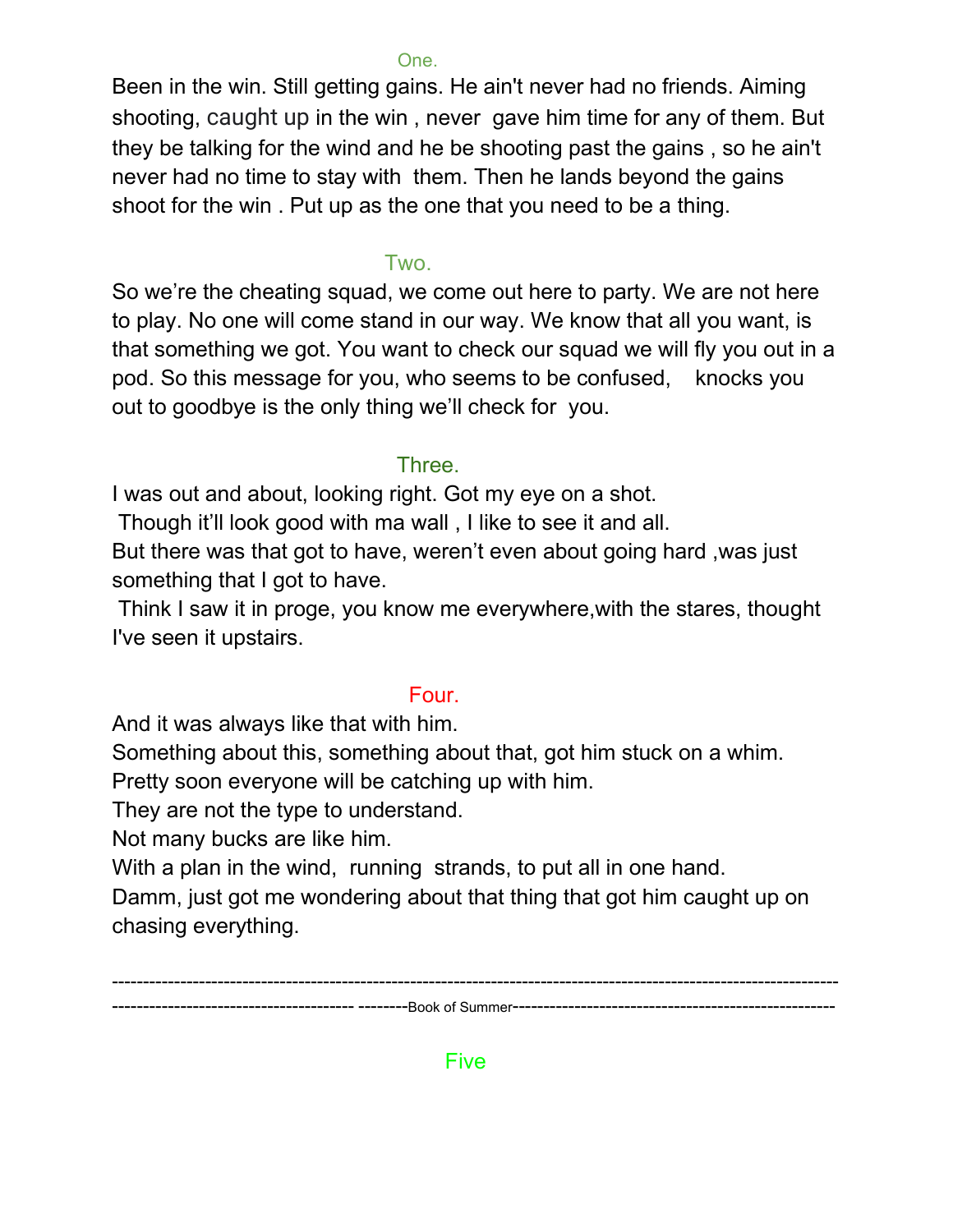And I saw the sun and the trees,the green grass ,all that was, just turned sad. Not bad or dull but indestructibly hard and tall.

Like silver wind, spend the night with them.

Then he was gone,leaving his love ,his only one.

For he loves him as much as he loves himself.

Everything changed after that.

The way he thinks, the way he feels and sees the world.

All changed to a place that he will go but cannot know.

The golden veil between the worlds pathing the path that's him right now.

### Six. Six.

See. Life is free,there was a time, it says to me, there is a place you'll always be. Kinda like the time when me and my boi, caught a ride back to DC,we weren't making plans. Had nothing in our hands , but mama said'' Abe was in. He gave black folks a hand. A first time that they see you and me, should be free ,". He was that fim.

--------------------------------------------------------------------------------------------------------------------- --------------------------------------- --------Book of Summer----------------------------------------------------

Part 2.

# (seven). (Time).

relax relax relax In my relaxed state of mind, you can catch me, catching the wind. ----- When all love dies. I threw a rope upon a tree, began to swing, I couldn't mourn. --------------------------------------------------------------------------------------------------------------------- --------------------------------------- --------Book of Summer----------------------------------------------------

Up back and forth, the story goes.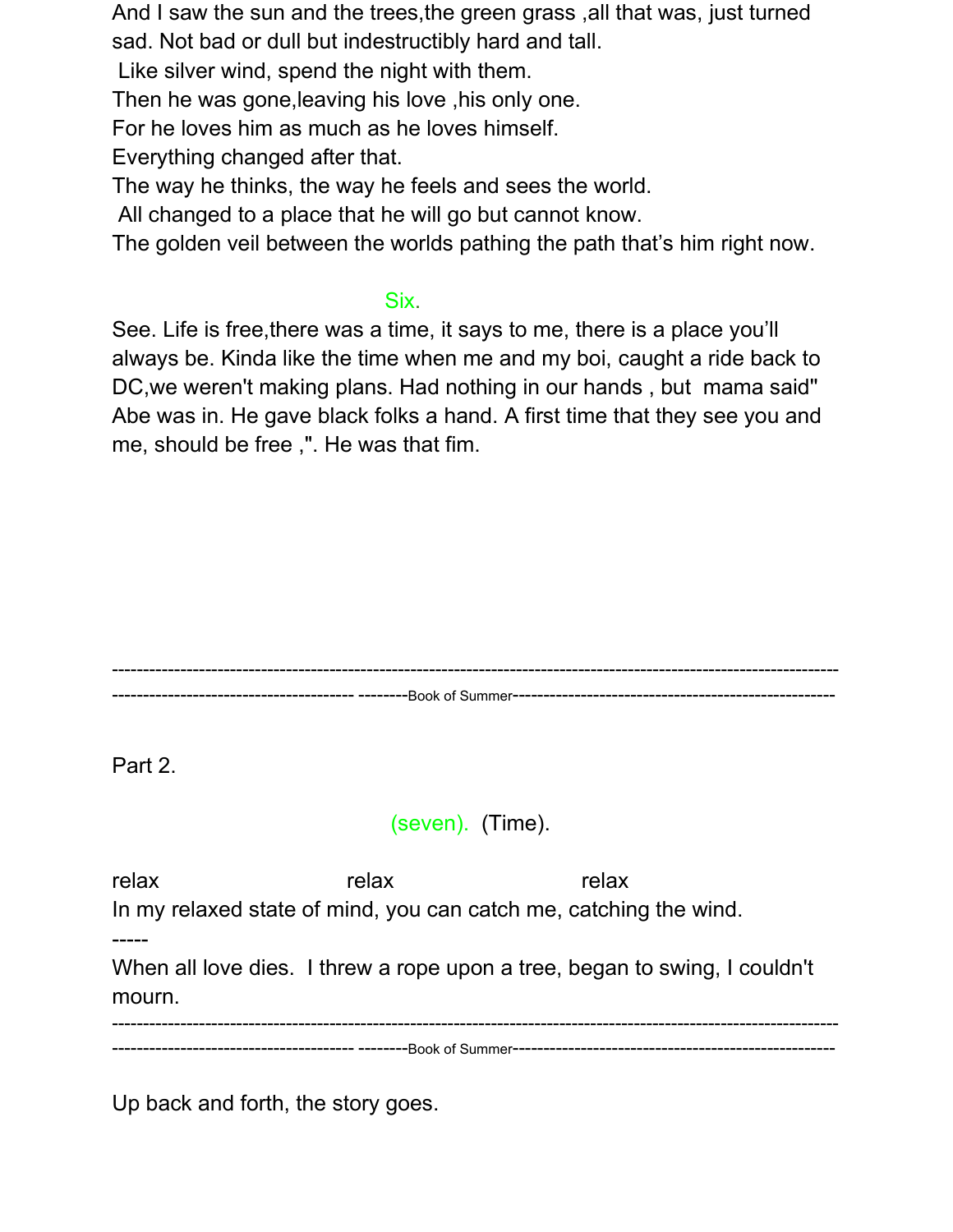I had a treal, it was so real, but I couldn't heal. I've gained something, something I've lost. Something I've hate, something I need. It gives me life and is afraid, it gives me life and I'm afraid.

### Eight.

You smiled at me.

Yeah you did, like you were happy to see me .

Think we can make it stuck?Like, stuck in time.

Oh and that was Facts, yeah that we could.

And you'll become that specific one .

Who's always there. Among me 3.

My open door .

You'll be in my place , like you were my open door.

My specific one.

### Nine.

But in the end. Then comes the end. I turn and go. I played my time. Yo yo they celebrate ya go. I played my time. Caught a peace of that flow and i keep wondering where i'll go. I still got time. My ride be fine, aint got flies to compare slide.

Something .., the sun.

How about a moon? Oh it will do.

But, is it for you?

Yes. Something I need , look at this now, I've turned so blue in forever night .

A forever night? Guess that's what you, without the sun.

## **Ten.** Ten. 2007 and 2007 and 2007 and 2007 and 2007 and 2007 and 2007 and 2007 and 2007 and 2007 and 2007 and

Type to say this ain't natural, some way things are.

Type to say i was to tight , i had a grip .

Type to say you had it to, , yeah , i been pepping you.

Type to say you just my type, you like ma pack, gave you my what? Gave you my line , that separates me , shining below. . Gave you a spine, the buzzing sounds .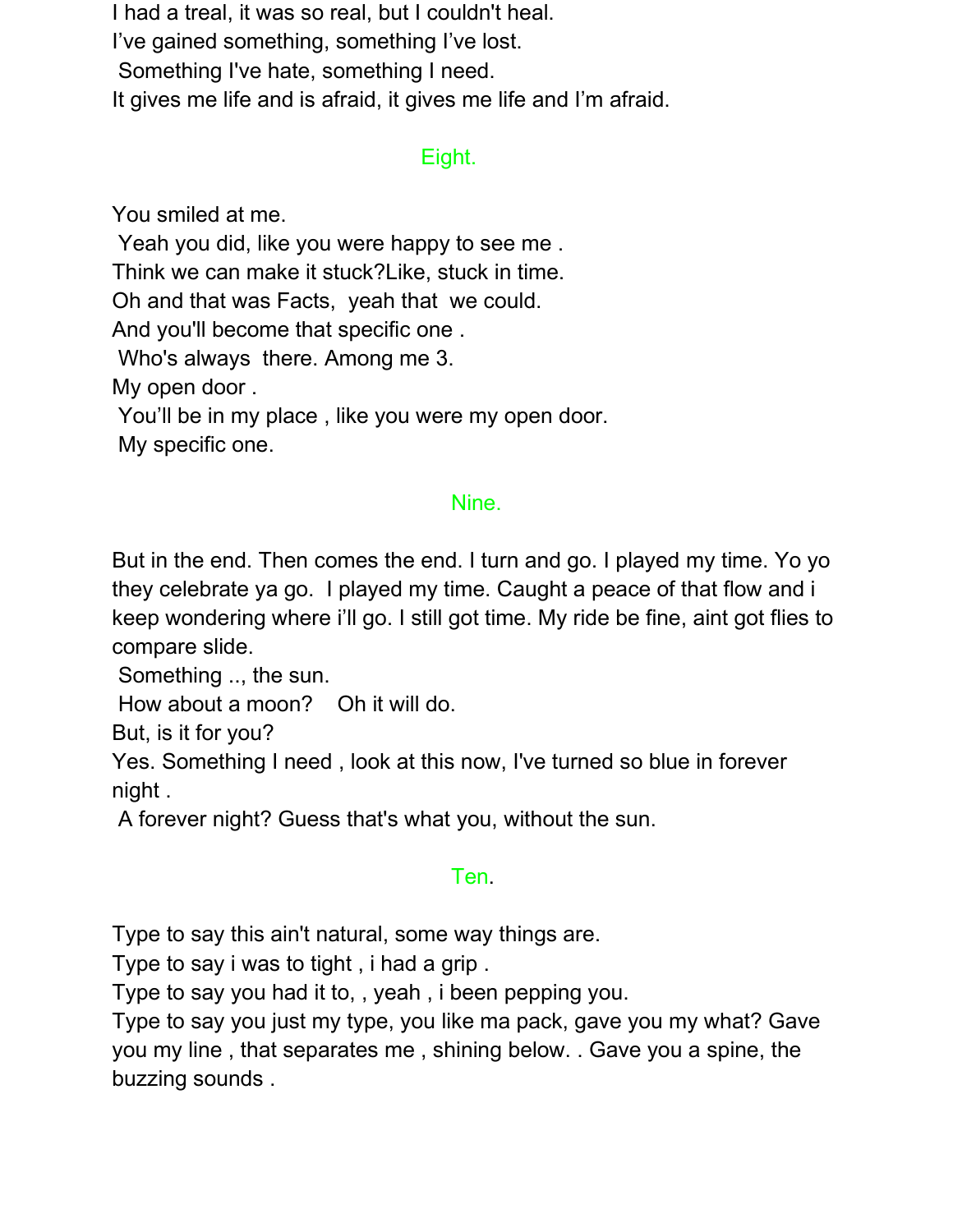--------------------------------------------------------------------------------------------------------------------- -- ----------Book of Summer---

Like many lives live long before and waiting still to live again.

Type to say i had my light.

knows that you gave something to me, something to me, that i don't know.

# (.Eleven.).

He was always leaving.

Mama speaks the truth.

And yet the place we're in seems like the town called summer land, when he said goodbye. With his head hung upon a tree.

It's not sunny. There is no sun.

A pair of eyes, a lot like mine , that didn't smile, but whispered the sound of the saddest toone.

I heard the words like the blowing wind. But…. it wasn't the sound of the wind.

There's Nothing here. But it follows, saying keep up, there is no prize. There is a prize? But…. it wasn't the sound of the wind.

# (.Twelve.)

Find the waters of forever .

Outside of space, outside of time.

Wash my body and wash my soul.

From who i am, what I've become .

Take this love given to me, from my heart and set it free.

To live the life I yearn to live, where happiness once walked with me.

# (.Thirteen. )

Man, I know exactly what I wanted to be. At a young age I know exactly what's right for me. It's what's not here but lurking there. Always come out, staring my eyes. playing the games of catching up. Like a whisper" catch up" I close my eyes "catch up". Something I got to catch.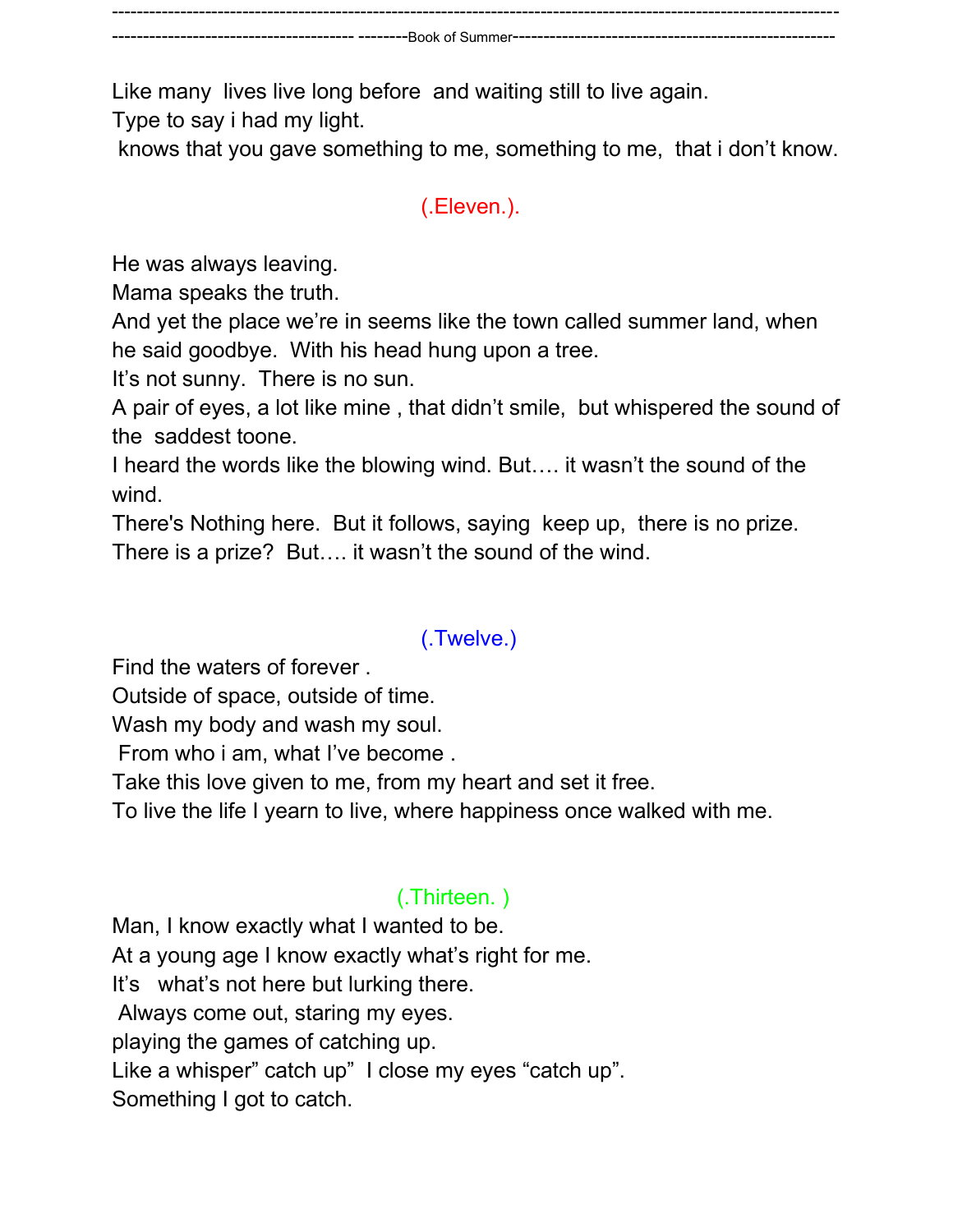Catching up with it Catching up with me .

---------------------------------------------------------------------------------------------------------------------

--------------------------------------- --------Book of Summer----------------------------------------------------

# (.Fourteen.)

Claiming my light to wash their sin.

Their open cut to claim my win.

I'm not that right, it's within my right. The soul stiller's is out of time. There were no false borrowed faces to fill them in, No hunting thoughts to give to them, what they can't have. A place around my table round. In all nine realms I'll smash them out. .

# (.fifteen)

Ma mama said,

People should never die where they were born.

Part of what's raised me growing up.

Some of us take our entire life tranna get from one place to the next.

Don't mean it gonna bring about all the sunshine in the world but.

I saw the road sign said a house down south, will bring about.

But, you see, there's two kinds of people who live in summer land .

Those who were made to end and those looking to begin.

# (.sixteenth ).

All my life. There was something that I got to be. shoot the shots, get the gains. It was the path, that was laid out for me.

I'll be.

-

King of your country, the prophet is holy

down, and , upon

I can't leave like that (king Prophets in town.

imaginations gone wild , fantasy's in town .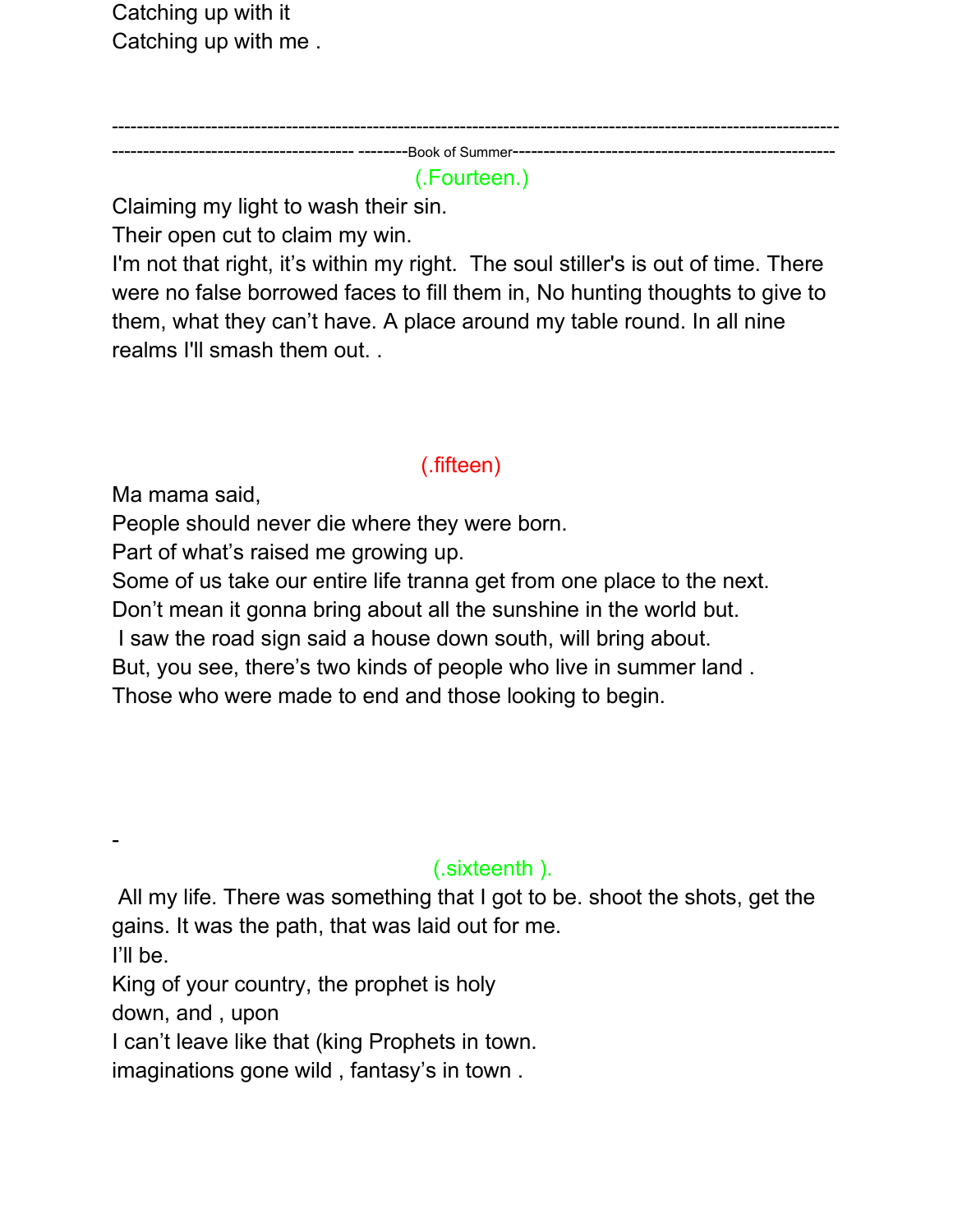I can't leave like that.

Time knows how to stop. Those that's above that know that they got that. Got shots on your throne, king prophet is in town.

#### *The end.*

**AUTHOR'S NOTE:** *The amazing thing about an artistic education for me has been the exposure to early contemporary American dramatic stories that follow after the great depression which provided opportunity for many groups in America. The hard part about having art as a life line in contemporary young black male in America is the risks of never getting out of generational*

*poverty that has governed much of my youth and the communities where I came from in New York City, Central Brooklyn. That now carries a sunet for me. A no resolution after a life spent trying. If it wasn't for a cigarette i might have committed suicide. Because the art doesn't pay or employ, the many casting directors who I've submitted messages of grace and respect for opportunity don't reply, because they do not work for or with people like me, including many HR managers who look over my applications for sustainable positions under my qualifications. Remembrance from my high school days of playwriting and the desire to explore other artistic practice outside of performance leads me here. A story from the imagination about places I've been and inspired my youth. Book of Summer is to celebrate boyhood. A necessity for many who still haven't lifted up the weight of legacy over their shoulders as a hope for their groups and their class. Because even if our hearts haven't found summer lands we still hope to home to it someday where our mothers have a home to shelter our sorrows.*

*………….*

#### **AUTHOR BIO:** Hello all.

My name is Andy Nicholas and I am an Performer/storyteller. I graduated from an amazing program in the city studying performing art and literature in 2016. After graduation I found some work amongst theater companies in brooklyn and Manhattan, but nothing strong enough to emerge me as an artist.